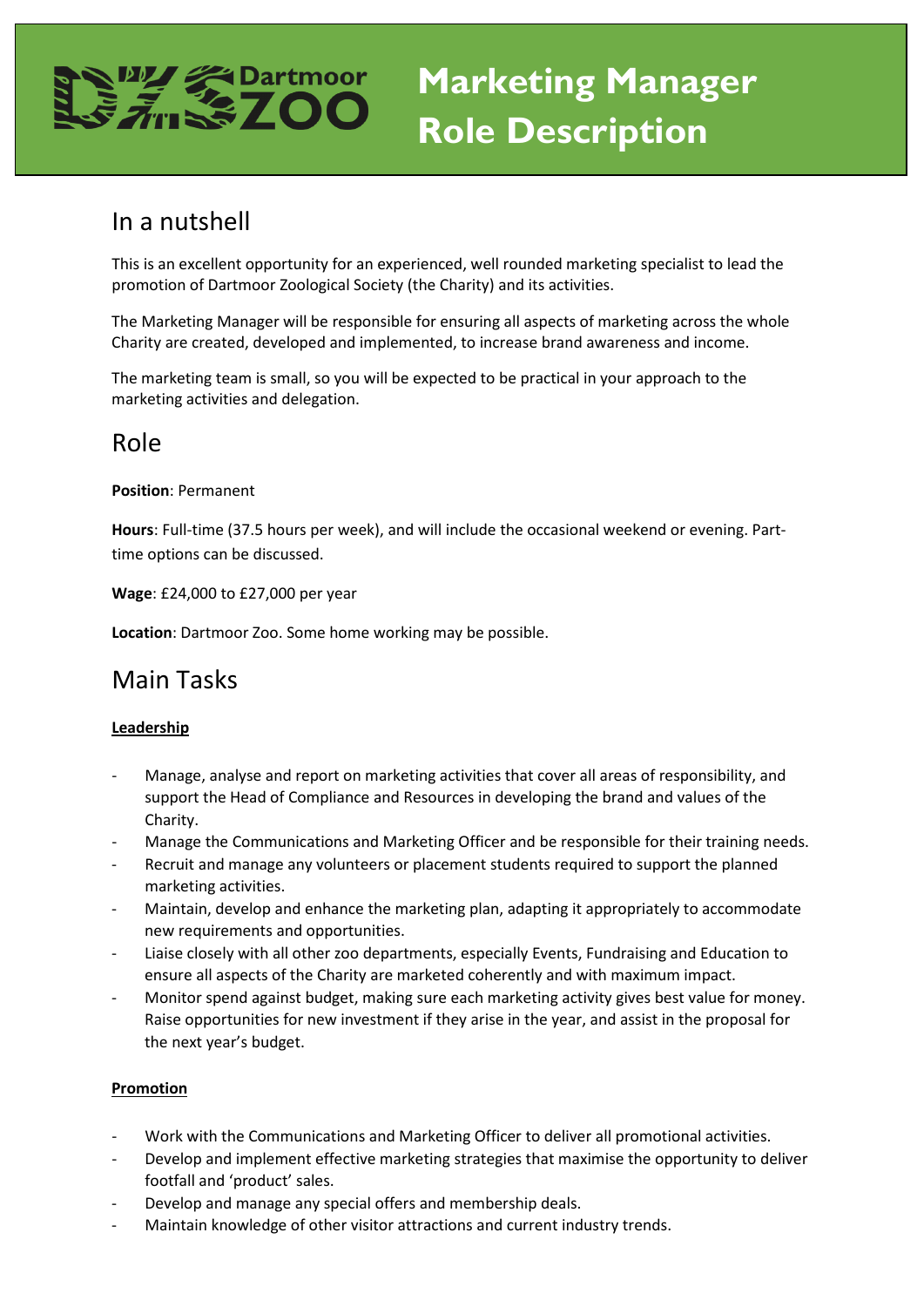- Create regular newsletters, articles and blogs to engage with newsletter subscribers, the local community and magazine readers.
- Develop relations with the press and other media outlets, and create exciting press releases.
- Respond to PR enquiries and support the senior management team with responses.
- Support the Fundraising Lead in developing engaging stories and information about the Zoo and animals.
- Update the main tourist leaflet yearly and ensure maximum value for money on distribution.
- Manage the Zoo's branding and adherence across all areas.
- Assess marketing enquiries and recommend opportunities which are beneficial.
- Analyse customer feedback and draft suitable responses, in consultation with the relevant Head of Department if needed.

### **Digital**

- Work with the Communications and Marketing Officer to deliver all of the digital activities.
- Design digital material for social media, the Zoo's website and other on-line locations.
- Manage the Zoo's website (WordPress) by uploading regular content, keeping the information up to date including What's On and Events information, and helping develop the site overall.
- Track and analyse web traffic, providing internal reports to help with planning.
- Work with staff across all departments to create and manage engaging social media posts and campaigns.
- Create and edit video content for social media and other platforms.
- Plan, create and post regular social media content for all aspects of the zoo, using relevant platforms such as HootSuite.
- Manage our social media accounts and respond to customer enquiries.
- Utilise, develop and manage a list of on-line websites and memberships to advertise the Zoo, offers and events.
- Liaise with our PPC supporter to maximise our Charity Google Ads impact.

#### **Graphic Design**

- Design promotional material for digital marketing and print for magazines, posters, signs and leaflets.
- Manage contractors for any outsourced project design.
- Undertake all other reasonable duties as assigned by the Charity.